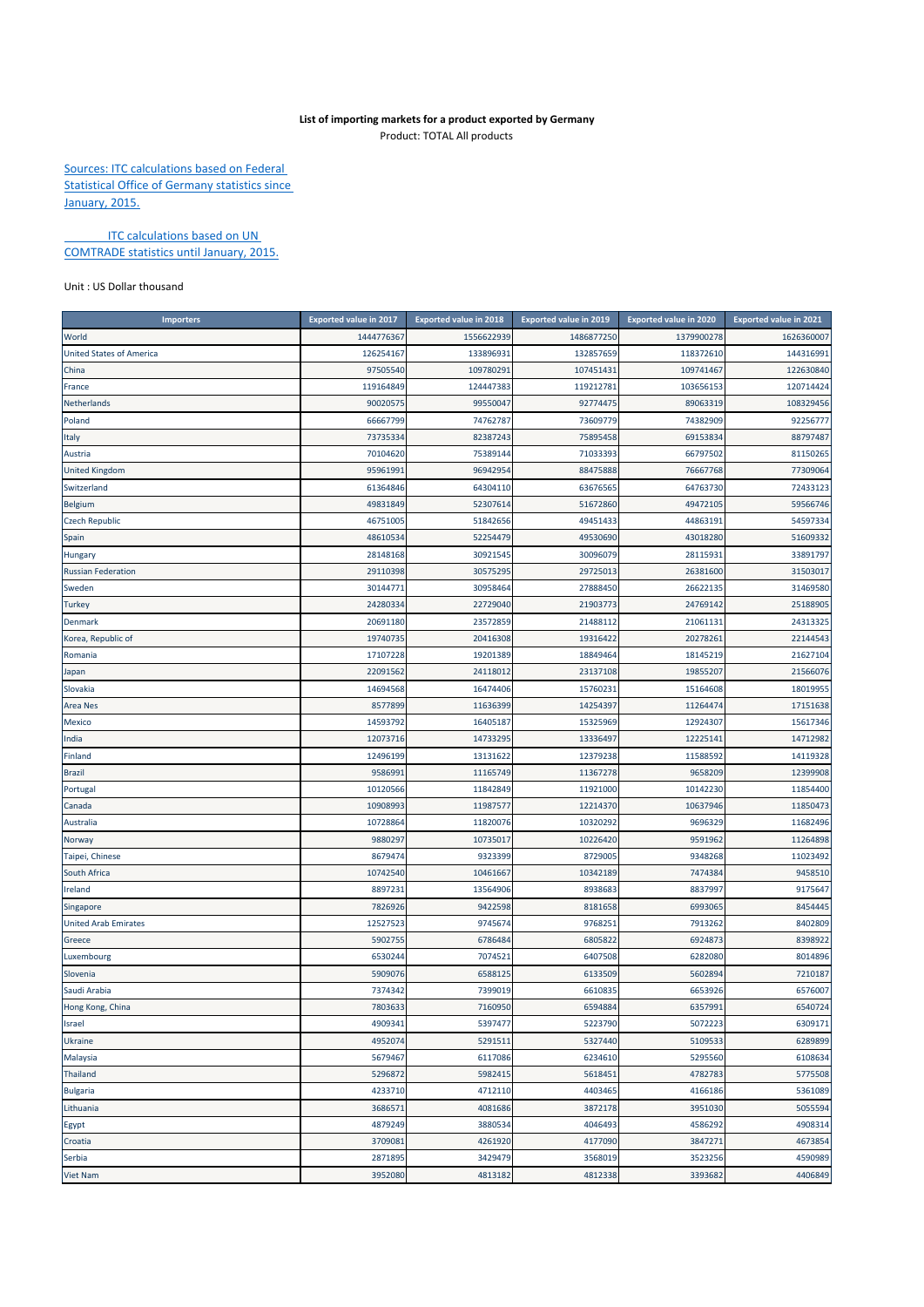| Chile                         | 2596537 | 3132798 | 3228805 | 2157898 | 3205682 |
|-------------------------------|---------|---------|---------|---------|---------|
| Indonesia                     | 304607  | 3388981 | 3096932 | 2395790 | 2963505 |
| Argentina                     | 3341819 | 3448972 | 2681180 | 2114548 | 2654402 |
| Estonia                       | 2010103 | 2363570 | 2039687 | 2090882 | 2621024 |
| Morocco                       | 2309690 | 2401163 | 2456259 | 2177692 | 2576973 |
| Ship stores and bunkers       | 343688  | 4493160 | 4018889 | 1718862 | 2554620 |
| Latvia                        | 2027988 | 2117572 | 1928731 | 1784951 | 2342587 |
| Philippines                   | 2299891 | 3031802 | 2791157 | 2190035 | 2185178 |
| Algeria                       | 3476235 | 2554958 | 2279592 | 1877340 | 2177615 |
| Colombia                      | 1891040 | 1746868 | 1911701 | 1498910 | 1913379 |
| <b>New Zealand</b>            | 1507994 | 1764359 | 1921423 | 1366905 | 1872076 |
| <b>Belarus</b>                | 164483  | 1756019 | 1635406 | 1573310 | 1767891 |
| Iran, Islamic Republic of     | 3364853 | 3186742 | 1691013 | 1759115 | 1715415 |
| Kazakhstan                    | 1426728 | 1665795 | 1616577 | 1660225 | 1691797 |
| <b>Tunisia</b>                | 1786205 | 1766340 | 1626000 | 1416949 | 1659218 |
| Qatar                         | 2492776 | 1593075 | 1623672 | 1755634 | 1570843 |
| Pakistan                      | 1360412 | 1544660 | 1248279 | 1209507 | 1567856 |
| Macedonia, North              | 1180007 | 1425699 | 1410436 | 1184806 | 1473618 |
| Kuwait                        | 1472665 | 1508079 | 1611171 | 1172572 | 1196207 |
| Nigeria                       | 1055711 | 1022561 | 1128645 | 1017232 | 1148647 |
| Bosnia and Herzegovina        | 964752  | 1067280 | 979621  | 895363  | 1128569 |
| Iraq                          | 75123   | 844999  | 1102005 | 1040370 | 1054846 |
| Peru                          | 985027  | 993257  | 1041729 | 863875  | 1029623 |
| <b>British Virgin Islands</b> | 96776   | 113404  | 503139  | 76657   | 1024415 |
| Bangladesh                    | 825319  | 978690  | 910039  | 605454  | 876369  |
| Cyprus                        | 678047  | 759518  | 705546  | 848128  | 791205  |
| Malta                         | 720068  | 801899  | 990872  | 560843  | 753613  |
| Jordan                        | 843042  | 958833  | 866322  | 722292  | 738172  |
| Oman                          | 1040320 | 950859  | 978404  | 838780  | 727512  |
| Libya, State of               | 323685  | 382551  | 484379  | 400816  | 683217  |
| Liberia                       | 170820  | 296647  | 246511  | 324906  | 677827  |
| Uzbekistan                    | 660578  | 807051  | 979874  | 688328  | 676426  |
| Iceland                       | 721999  | 852268  | 537677  | 477580  | 657902  |
| Ecuador                       | 509064  | 566293  | 508145  | 457725  | 631114  |
| <b>Bahrain</b>                | 503045  | 429536  | 423740  | 582583  | 629968  |
| Lebanon                       | 915684  | 896897  | 722834  | 892354  | 615191  |
| Uruguay                       | 282397  | 269010  | 266602  | 280239  | 528310  |
| Moldova, Republic of          | 407767  | 475198  | 470988  | 416247  | 526207  |
| Georgia                       | 387835  | 423606  | 450878  | 359601  | 440810  |
| Panama                        | 443871  | 479027  |         |         |         |
| Ghana                         |         |         | 645926  | 405074  | 437425  |
|                               | 300108  | 271770  | 267964  | 297510  | 421132  |
| Cayman Islands                | 716447  | 750969  | 76330   | 263083  | 399816  |
| Côte d'Ivoire                 | 245517  | 248882  | 237289  | 272593  | 391202  |
| Albania                       | 304633  | 296048  | 289927  | 293389  | 363387  |
| Azerbaijan                    | 401156  | 509726  | 496685  | 409630  | 357509  |
| Macao, China                  | 79075   | 116224  | 163592  | 83611   | 352167  |
| <b>Dominican Republic</b>     | 261877  | 332328  | 301311  | 259692  | 334427  |
| Guatemala                     | 332803  | 332858  | 317469  | 271991  | 302958  |
| Sri Lanka                     | 645453  | 413360  | 354158  | 265687  | 302647  |
| Kenya                         | 345698  | 437043  | 392944  | 300293  | 296823  |
| Costa Rica                    | 263928  | 290518  | 238209  | 223090  | 289021  |
| Senegal                       | 132170  | 147108  | 142270  | 184890  | 222569  |
| Paraguay                      | 193776  | 208484  | 191919  | 165337  | 219808  |
| Cambodia                      | 282052  | 155323  | 158347  | 169165  | 219663  |
| Turkmenistan                  | 409637  | 170888  | 178024  | 190076  | 212044  |
| Armenia                       | 172074  | 234898  | 200545  | 211351  | 209584  |
| Honduras                      | 136900  | 192995  | 160542  | 116026  | 207163  |
| Ethiopia                      | 370256  | 297694  | 344070  | 268854  | 180405  |
| Mongolia                      | 116571  | 157851  | 166386  | 179404  | 175624  |
| Angola                        | 291513  | 158817  | 143085  | 137713  | 175293  |
| Tanzania, United Republic of  | 177026  | 176565  | 195361  | 179590  | 165982  |
| El Salvador                   | 128504  | 251959  | 498257  | 136777  | 161287  |
| Cameroon                      | 134992  | 125215  | 108130  | 122965  | 144063  |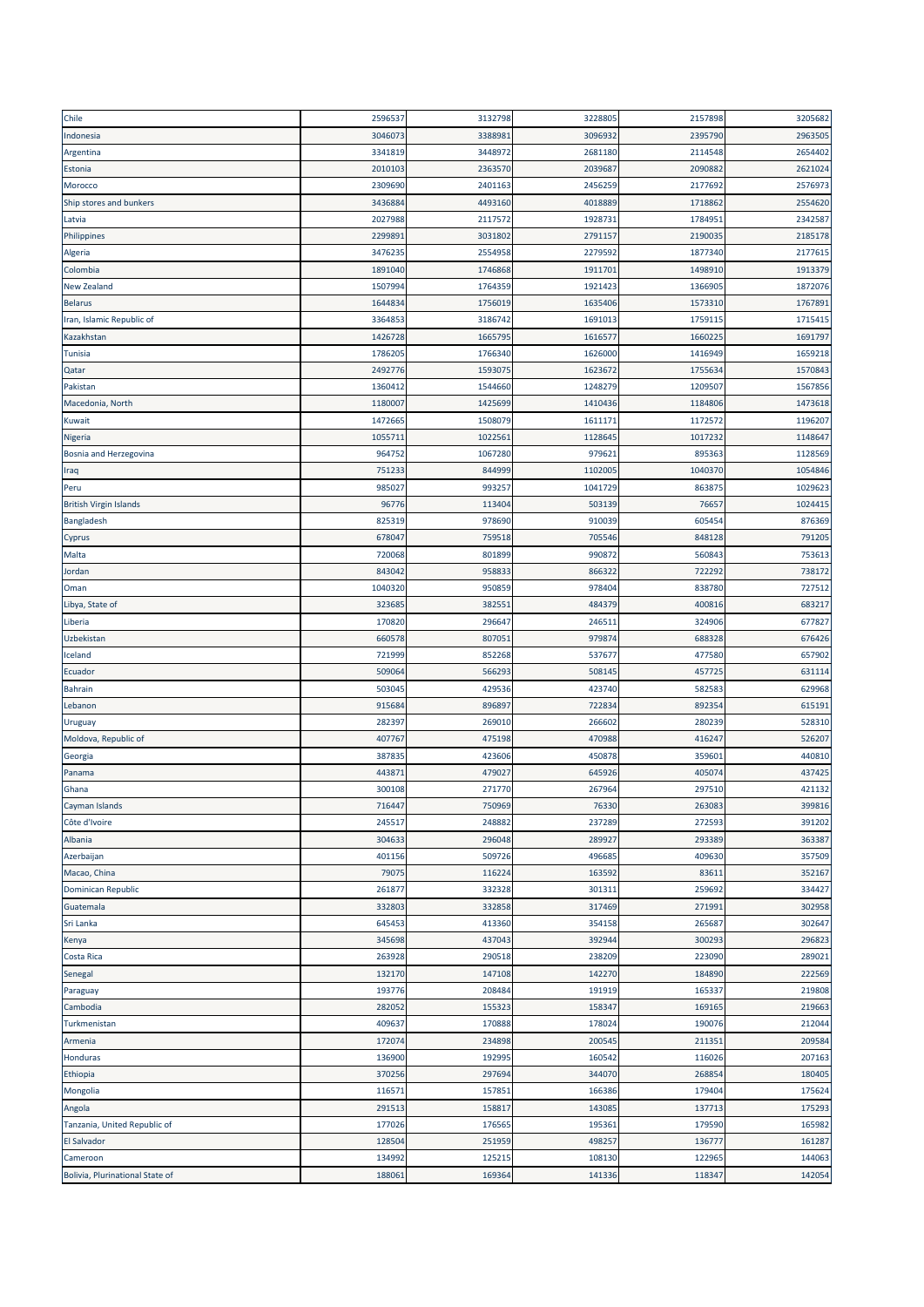| Uganda                            | 119969 | 121869 | 122430 | 151378  | 136960 |
|-----------------------------------|--------|--------|--------|---------|--------|
| Guinea                            | 138482 | 135517 | 166589 | 128102  | 136437 |
| Cuba                              | 275456 | 267401 | 222066 | 162688  | 134201 |
| Montenegro                        | 121516 | 147645 | 133077 | 117931  | 131079 |
| Sudan                             | 259102 | 184578 | 174191 | 180818  | 130645 |
| Congo, Democratic Republic of the | 82149  | 105336 | 89672  | 114242  | 120921 |
| <b>Mauritius</b>                  | 137825 | 154745 | 161965 | 124587  | 120207 |
| <b>Trinidad and Tobago</b>        | 96376  | 109015 | 111406 | 115676  | 117877 |
| Palestine, State of               | 98451  | 105609 | 89051  | 94236   | 115428 |
| <b>Burkina Faso</b>               | 101371 | 90993  | 68443  | 82230   | 111941 |
| Yemen                             | 88983  | 68205  | 98689  | 104263  | 110594 |
| Mali                              | 123786 | 124530 | 95972  | 108042  | 103800 |
| Myanmar                           | 133343 | 144363 | 169306 | 160465  | 99513  |
| Rwanda                            | 45063  | 51968  | 63632  | 79730   | 90802  |
| Marshall Islands                  | 461748 | 802395 | 174067 | 1011378 | 85653  |
| Togo                              | 45701  | 57571  | 58847  | 78195   | 85026  |
| Andorra                           | 43829  | 50680  | 48904  | 41123   | 73598  |
| Mauritania                        | 77021  | 83714  | 75829  | 65944   | 73513  |
| Faroe Islands                     | 59265  | 88040  | 142544 | 69191   | 70973  |
| Botswana                          | 72962  | 87657  | 74092  | 45206   | 70958  |
| Afghanistan                       | 94876  | 95544  | 73091  | 79145   | 67890  |
| Nicaragua                         | 67892  | 63631  | 53615  | 54991   | 65917  |
| Namibia                           | 75995  | 67378  | 66154  | 51158   | 65171  |
| Mozambique                        | 6376   | 123461 | 109754 | 70098   | 61067  |
| Venezuela, Bolivarian Republic of | 191925 | 149617 | 58173  | 38455   | 60202  |
| Congo                             | 60535  | 49878  | 48338  | 50439   | 58820  |
| Kyrgyzstan                        | 70256  | 70561  | 62934  | 45485   | 57498  |
| <b>Benin</b>                      | 36619  | 46409  | 40291  | 41994   | 56219  |
| <b>Brunei Darussalam</b>          | 58061  | 129905 | 76402  | 71691   | 56186  |
| Jamaica                           | 75972  | 117703 | 70297  | 58887   | 53986  |
| Zambia                            | 64458  | 77286  | 71365  | 47177   | 51467  |
| Syrian Arab Republic              | 89800  | 103839 | 98152  | 67166   | 51054  |
| Haiti                             | 29738  | 45440  | 31590  | 44207   | 49530  |
| Zimbabwe                          | 32604  | 38754  | 36702  | 48755   | 46008  |
| Nepal                             | 173114 | 54315  | 48433  | 31739   | 44306  |
| Madagascar                        | 47368  | 46402  | 58844  | 38665   | 43535  |
| Gabon                             | 44750  | 57296  | 44007  | 30400   | 40459  |
| <b>Maldives</b>                   | 50185  | 54307  | 47407  | 26623   | 39914  |
| New Caledonia                     | 45022  | 48187  | 51356  | 45100   | 39507  |
| Tajikistan                        | 62762  | 56760  | 31940  | 41369   | 38973  |
| Gibraltar                         | 235774 | 32053  | 33716  | 21386   | 36655  |
| Suriname                          | 22586  | 25831  | 28917  | 26649   | 35526  |
| Lao People's Democratic Republic  | 34018  | 34921  | 23507  | 57467   | 32201  |
| Niger                             | 12752  | 25921  | 35951  | 69336   | 31384  |
| Malawi                            | 27669  | 22676  | 34014  | 26767   | 28973  |
| Somalia                           | 15258  | 26819  | 30704  | 33056   | 27617  |
| Djibouti                          | 21992  | 16710  | 18741  | 18444   | 27082  |
| French Polynesia                  | 29920  | 35064  | 28013  | 20948   | 26624  |
| Guyana                            | 12782  | 11564  | 12300  | 14233   | 24105  |
| Bermuda                           | 15121  | 9359   | 134678 | 13211   | 22788  |
| Curaçao                           | 31996  | 48068  | 25146  | 18844   | 21271  |
| <b>Equatorial Guinea</b>          | 16896  | 21884  | 24299  | 17910   | 20859  |
| Gambia                            | 12391  | 13939  | 22897  | 18057   | 18976  |
| Sierra Leone                      | 24524  | 23591  | 18631  | 15147   | 18443  |
| <b>Bahamas</b>                    | 36120  | 51023  | 36230  | 31561   | 17449  |
| Seychelles                        | 21375  | 17738  | 94374  | 87427   | 17147  |
| Antigua and Barbuda               | 15140  | 17755  | 8761   | 10481   | 16963  |
| Chad                              | 11262  | 16034  | 17138  | 13398   | 16865  |
| Barbados                          | 16804  | 18678  | 27395  | 17393   | 14518  |
| Papua New Guinea                  | 28442  | 26643  | 33544  | 18774   | 14017  |
| Greenland                         | 10363  | 11271  | 14848  | 13035   | 12752  |
| Burundi                           | 11634  | 11272  | 14965  | 9785    | 11265  |
| Guam                              | 5047   | 7100   | 6983   | 4123    | 10890  |
| Central African Republic          | 18602  | 11798  | 10768  | 7576    | 10726  |